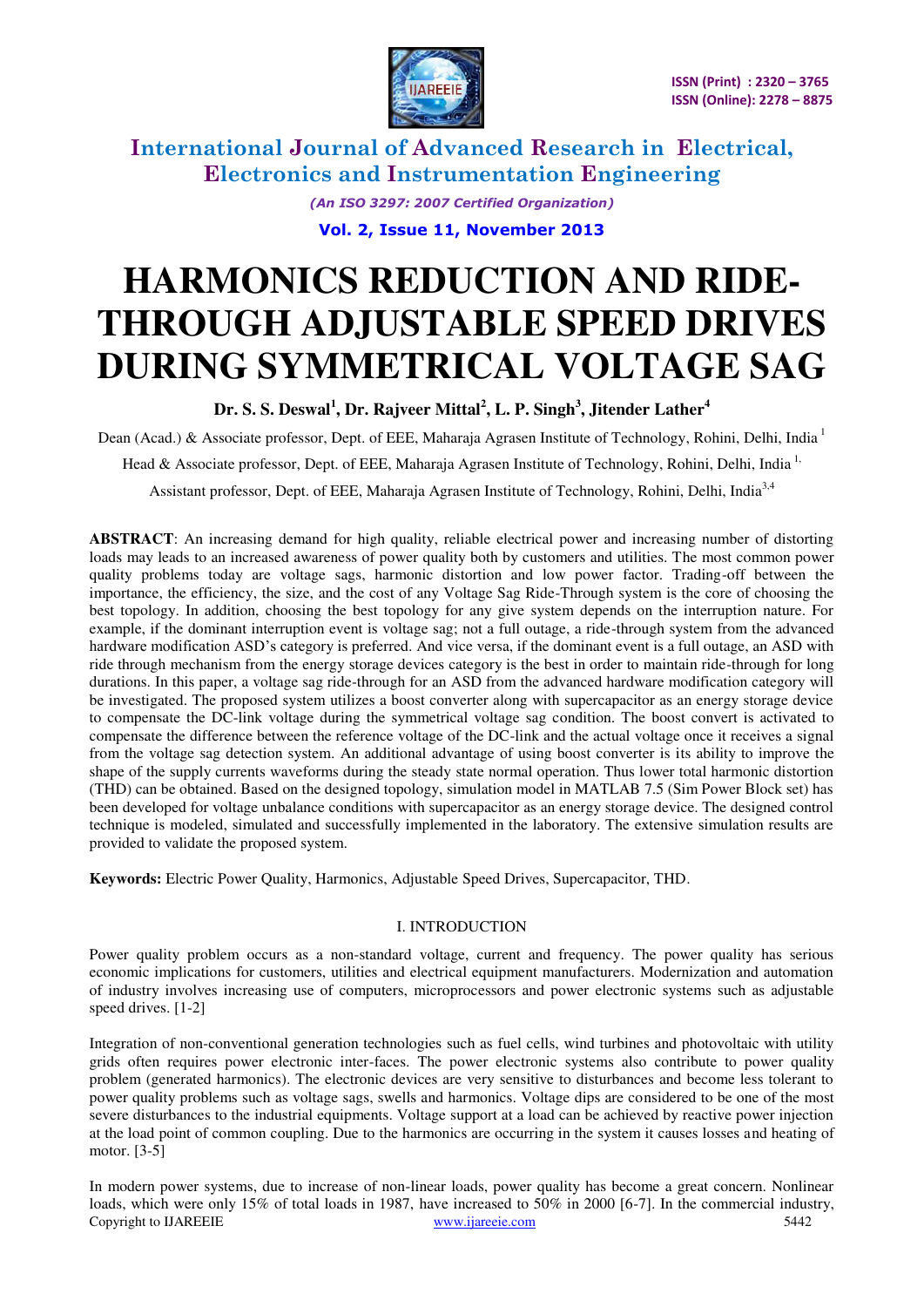

#### *(An ISO 3297: 2007 Certified Organization)*

### **Vol. 2, Issue 11, November 2013**

 the main production line needs high quality electric power because it consists of several coupled motors working simultaneously together with precise speed. These power quality disturbances cause breaks at various workstations that require a long time to clean the machinery and resume production. [8-9]

The transient voltage variations are caused by lightning strikes, switching of power lines and capacitor banks, system faults, and large motor start-ups. Therefore, a good power quality monitoring system is essential for the commercial industries in order to decrease the downtime and increase the efficiency. Although, electric drives are sensitive to voltage distortions, they are also one of the major sources of current harmonics generation and power quality problems [9]. Electric drives draw non sinusoidal currents from the electrical power system [10, 11]. The current harmonics passing through the impedance of the power system create non-linear voltage drops and cause voltage distortions. In presence of harmonics, the load loss, eddy current loss, and other stray losses are increased. Possible problems include transformer overheating, motor failures, fuse blowing, capacitor failures, and mal-operation of controls [12].

THD is defined as the RMS value of the waveform remaining when the fundamental is removed. A perfect sine wave is 100%, the fundamental is the system frequency of 50 or 60Hz. Harmonic distortion is caused by the introduction of waveforms at frequencies in multiplies of the fundamental ie: 3rd harmonic is 3x the fundamental frequency / 150Hz. Total harmonic distortion is a measurement of the sum value of the waveform that is distorted. Harmonic distortion is caused by the high use of non-linear load equipment such as computer power supplies, electronic ballasts, compact fluorescent lamps and variable speed drives etc, which create high current flow with harmonic frequency components. The limiting rating for most electrical circuit elements is determined by the amount of heat that can be dissipated to avoid overheating of bus bars, circuit breakers, neutral conductors, transformer windings or generator alternators. [13- 20]

Today, there are no clear product standards governing harmonics. IEEE 519-1992, Recommended Practices and Requirements for Harmonic Control in Electrical Power Systems, is often referenced when discussing harmonic mitigation. However, this standard was developed to cope with harmonic issues in electrical transmission lines and power grids. IEEE 519-1992 is a systems standard which cannot be effectively applied to individual products. [21-22]

#### II. PROPOSED RIDE-THROUGH TOPOLOGIES

The objective of this section is to investigate the performance of an ASD's under three-phase symmetrical and unsymmetrical fault leading to balanced and unbalanced voltage sag at PCC. The proposed topology is designed by using supercapacitor as energy storage device along with boost converter across DC-Link as a ride-through alternative for ASD's.

The performance of ASD's under various fault conditions has been simulated using MATLAB Simulink Power System Block set tool box. The functional block diagram is shown in fig. 1.

![](_page_1_Figure_12.jpeg)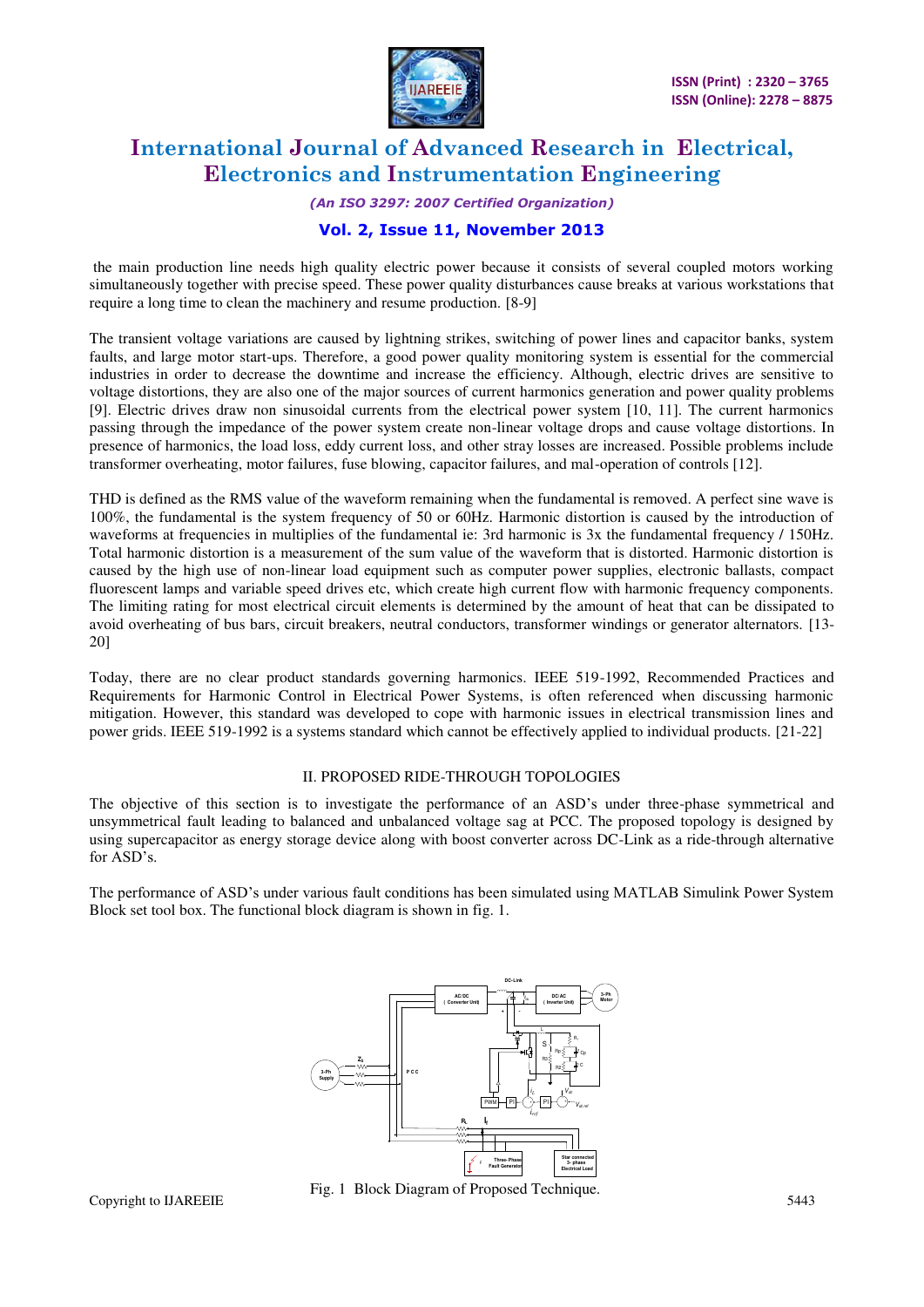![](_page_2_Picture_0.jpeg)

#### *(An ISO 3297: 2007 Certified Organization)*

### **Vol. 2, Issue 11, November 2013**

A three-phase programmable voltage source feeds the power bus to PCC through series impedance (taken as resistance of 0.1 ohm assuming the length of line to be very small). Two independent feeders are connected at this PCC bus; one feeds the ASD's and the other is connected to the load. The faults are created at the load feeder to study the impact of voltage sags on the ASD's connected at the same PCC. The shunt impedance method has been used to generate voltage sags [22]. At the time of faults the fault current flows through the impedance leading to a voltage drop across it, thereby causing voltage sags at PCC.

#### III. CONTROL OF BUCK-BOOST DC-DC CONVERTER

There are two control methods for DC-DC converters: voltage mode control and current mode control respectively. The current mode control for a DC-DC buck boost converter has been employed in the proposed technique. It contains twoloop system. An additional inner current loop is added to the voltage loop. The current loop monitors the inductor current and compares it with its reference value. The reference value for the inductor current is generated by the voltage loop.

The key principle that drives the buck-boost converter is the tendency of an inductor to resist changes in current. When being charged it acts as a load and absorbs energy, when being discharged, it acts as an energy source. The voltage it produces during the discharge phase is related to the rate of change of current, and not to the original charging voltage, thus allowing different input and output voltages.

#### IV. RESULTS AND DISCUSSION

The symmetrical fault was created using three-phase fault block wherein all the three-phases were grounded with a small fault resistance of 0.001 ohms for 28 cycles leading to symmetrical voltage sag of 60%. The simulations have been carried out to get the traces of three-phase source voltages  $(V_a, V_b, V_c)$ , three-phase source currents  $(I_{aL}, I_{bL}, I_{cL})$ , Electromagnetic Torque(T<sub>em</sub>), rotor speed (N<sub>r</sub>), DC-Link voltage (V<sub>dc</sub>), q-axis (V<sub>sq</sub>) and d-axis (V<sub>sd</sub>) motor stator voltages, motor stator currents  $(I_{sa}$ ,  $I_{sb}$ ,  $I_{sc}$ ) respectively and Total Harmonic Distortion (THD) using FFT analysis in MATLAB 7.5 using simulink model as shown in fig. 2.

![](_page_2_Figure_11.jpeg)

**Fig**. 2 MATLAB Simulink model based on the Proposed Technique.

The simulation results, with and without providing ride-through to an ASDs during symmetrical fault have been shown in fig. 3 to fig. 30.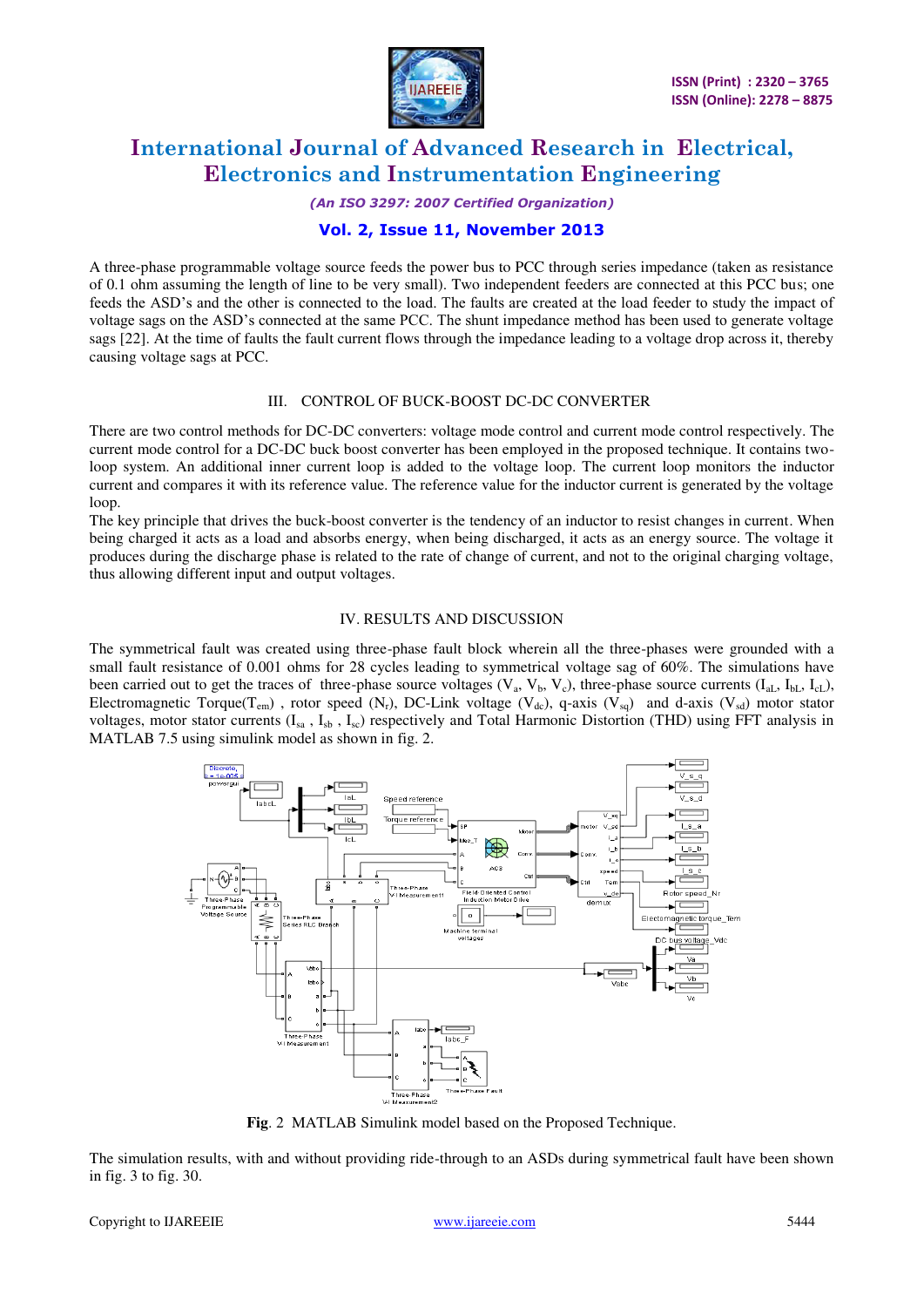![](_page_3_Picture_0.jpeg)

*(An ISO 3297: 2007 Certified Organization)* 

### **Vol. 2, Issue 11, November 2013**

![](_page_3_Figure_5.jpeg)

Fig. 3 Simulation Results showing three-phase source current (IaL) and FFT analysis during symmetrical fault condition without providing any ride-through. Signal to analyze

![](_page_3_Figure_7.jpeg)

![](_page_3_Figure_8.jpeg)

Fig. 4 Simulation Results showing three-phase source current (IbL) and FFT analysis during symmetrical fault condition without providing any ride-through.<br>Signal to analyze ignal Display selected signal ◯ Display FFT windo

![](_page_3_Figure_10.jpeg)

FFT analysis

![](_page_3_Figure_12.jpeg)

Fig. 5 Simulation Results showing three-phase stator source current (IcL) and FFT analysis during symmetrical fault condition without providing any ridethrough.

![](_page_3_Figure_14.jpeg)

Fig. 6 Simulation Results showing three-phase source current (IaL) and FFT analysis during symmetrical fault condition with providing supercapacitor as ride-through.<br>Signal to analyze

O Display FFT window

a<br>Display selected si

![](_page_3_Figure_17.jpeg)

Fig. 7 Simulation Results showing three-phase source current (IaL) and FFT analysis during symmetrical fault condition with providing supercapacitor as ride-through<br>Signal to analyze

![](_page_3_Figure_19.jpeg)

Fig. 8 Simulation Results showing three-phase source current (IaL) and FFT analysis during symmetrical fault condition with providing supercapacitor as ride-through.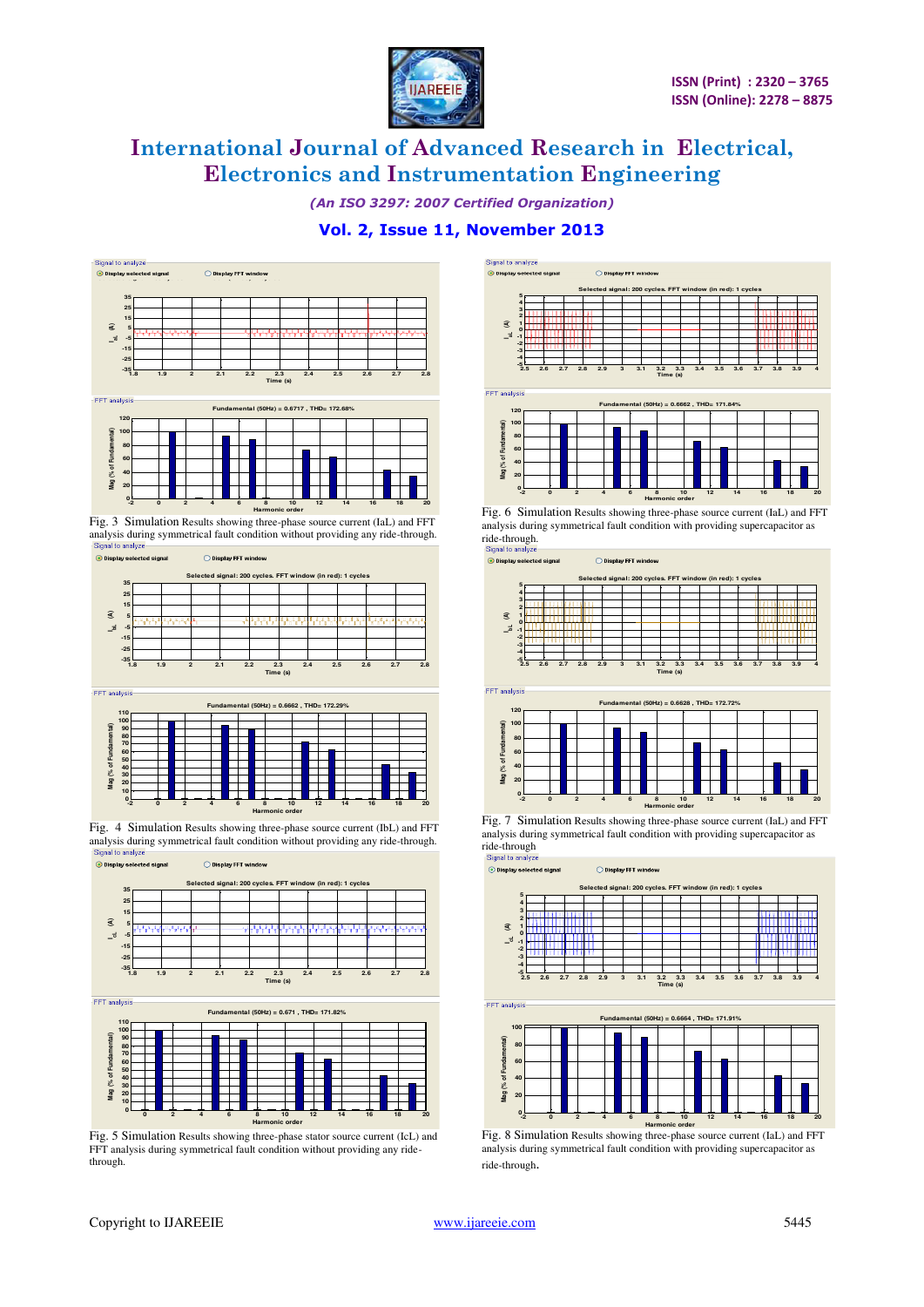![](_page_4_Picture_0.jpeg)

*(An ISO 3297: 2007 Certified Organization)* 

## **Vol. 2, Issue 11, November 2013**

![](_page_4_Figure_5.jpeg)

Fig. 9 Simulation Results showing three-phase stator current (Isa) and FFT analysis during symmetrical fault condition without providing any ridethrough.<br>Signal to analyze

![](_page_4_Figure_8.jpeg)

**Harmonic order**<br>Fig. 10 Simulation Results showing three-phase stator current (Isb) and FFT analysis during symmetrical fault condition without providing any ride-through. Signal to analyze ◯ Display FFT windo

![](_page_4_Figure_10.jpeg)

Fig. 11 Simulation Results showing three-phase stator current (Isc) and FFT analysis during symmetrical fault condition without providing any ride-through.

![](_page_4_Figure_12.jpeg)

**Fig.12** Simulation Results showing three-phase stator current (Isa) and FFT analysis during symmetrical fault condition with providing supercapacitor as ride-through.

 $\overline{\odot}$  Display selected O Display FFT window

> **0 100**

![](_page_4_Figure_15.jpeg)

Fig.13 Simulation Results showing three-phase stator current (Isb) and FFT analysis during symmetrical fault condition with providing supercapacitor as ride-through.

**-2 0 2 4 6 8 10 12 14 16 18 20**

**Harmonic order**

![](_page_4_Figure_17.jpeg)

Fig. 14 Simulation Results showing three-phase stator current (Isc) and FFT analysis during symmetrical fault condition with providing supercapacitor as ride-through.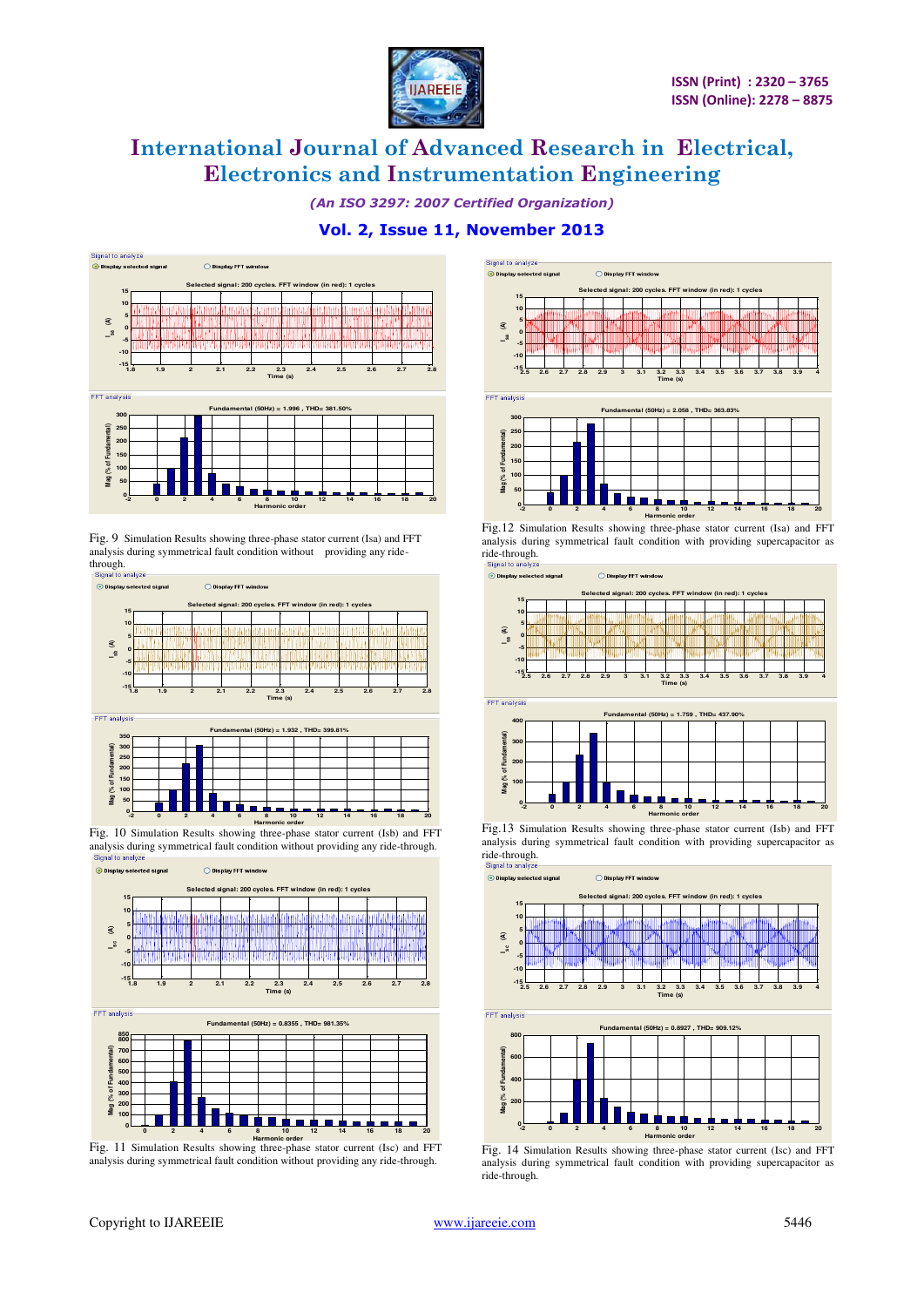![](_page_5_Picture_0.jpeg)

*(An ISO 3297: 2007 Certified Organization)* 

### **Vol. 2, Issue 11, November 2013**

![](_page_5_Figure_5.jpeg)

Fig. 15 Simulation Results showing three-phase stator voltage (Va) and FFT analysis during symmetrical fault condition without providing any ride-through.<br>Signal to analyze

![](_page_5_Figure_7.jpeg)

![](_page_5_Figure_8.jpeg)

**Harmonic order**<br>Fig. 16 Simulation Results showing three-phase stator current (Isc) and FFT analysis during symmetrical fault condition without providing any ride-through.<br>Signal to analyze

![](_page_5_Figure_10.jpeg)

Fig. 17 Simulation Results showing three-phase stator current (Isc) and FFT analysis during symmetrical fault condition without providing any ride-through.

![](_page_5_Figure_12.jpeg)

**Harmonic order**<br>Fig. 18 Simulation Results showing three-phase stator current (Isc) and FFT analysis during symmetrical fault condition with providing supercapacitor as ride-through.<br>Signal to analyze

⊙ Display selected signa

![](_page_5_Figure_15.jpeg)

![](_page_5_Figure_16.jpeg)

Fig. 19 Simulation Results showing three-phase stator current (Isc) and FFT **Harmonic order** analysis during symmetrical fault condition with providing supercapacitor as ride-through.<br>Signal to analyze

O Display selected si

![](_page_5_Figure_19.jpeg)

Fig. 20 Simulation Results showing three-phase stator current (Isc) and FFT analysis during symmetrical fault condition with providing supercapacitor as ride-through.

**0 2 4 6 8 10 12 14 16 18 20**

**Harmonic order**

**0**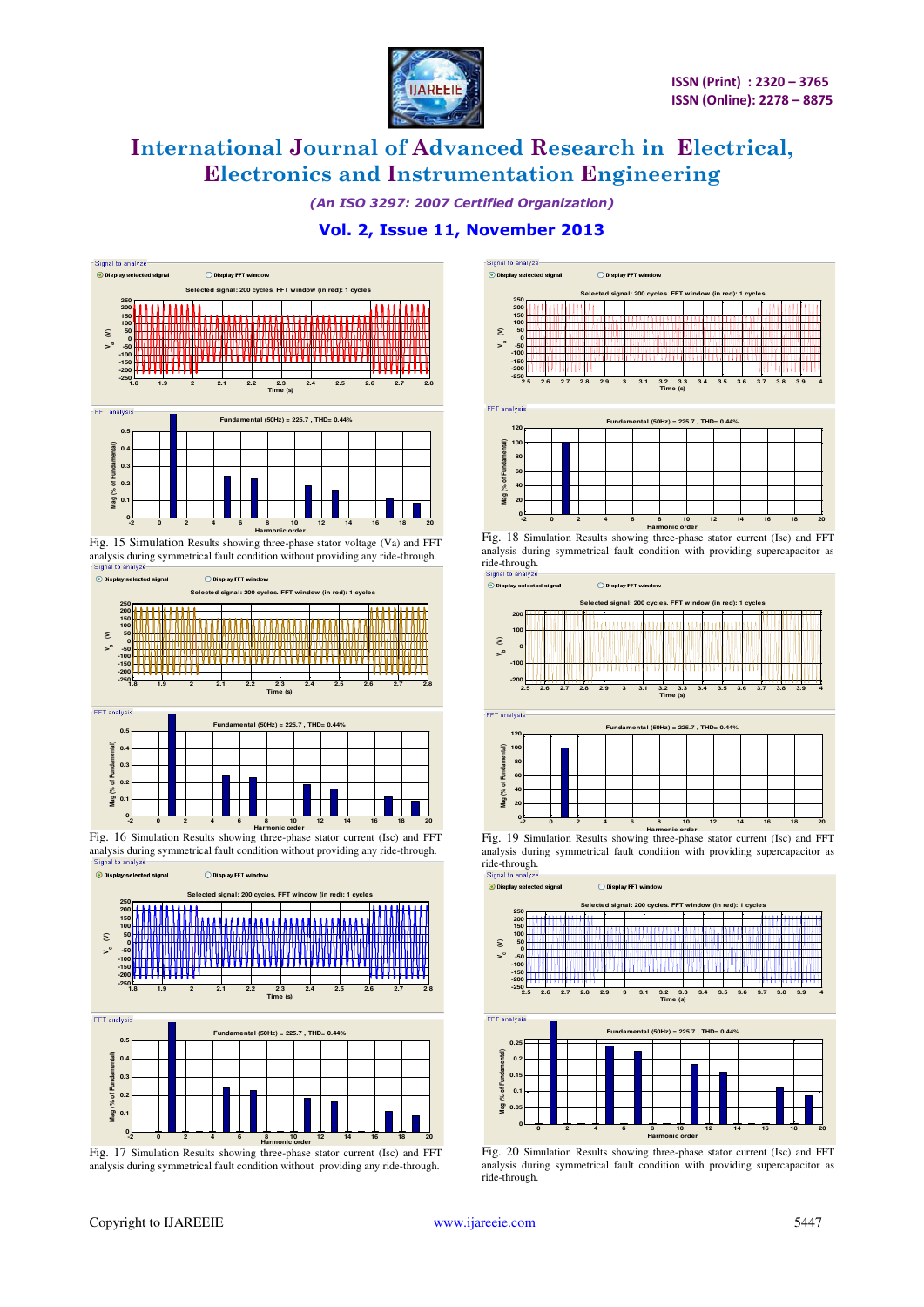![](_page_6_Picture_0.jpeg)

*(An ISO 3297: 2007 Certified Organization)* 

### **Vol. 2, Issue 11, November 2013**

![](_page_6_Figure_5.jpeg)

Fig. 21 Simulation Results showing three-phase stator Voltage in d-frame (Vsd) and FFT analysis during symmetrical fault condition without providing any ride-through.

![](_page_6_Figure_7.jpeg)

![](_page_6_Figure_8.jpeg)

Fig. 22 Simulation Results showing three-phase stator Voltage in q-frame (Vsq) and FFT analysis during symmetrical fault condition without providing any ride-through.

![](_page_6_Figure_10.jpeg)

Fig. 23 Simulation Results showing rotor speed (Nr) and FFT analysis during symmetrical fault condition without providing any ride-through.

![](_page_6_Figure_12.jpeg)

Fig. 24 Simulation Results showing three-phase stator Voltage in d-frame (Vsd) and FFT analysis during symmetrical fault condition with providing supercapacitor as ride-through.

 $\odot$  Display selected sig ◯ Display FFT window

![](_page_6_Figure_15.jpeg)

Fig. 25 Simulation Results showing three-phase stator Voltage in q-frame (Vsq) and FFT analysis during symmetrical fault condition with providing supercapacitor as ride-through.<br>
Signal to analyze<br>  $\odot$  Display selected signal

![](_page_6_Figure_18.jpeg)

![](_page_6_Figure_19.jpeg)

Fig. 26 Simulation Results showing rotor speed (Nr) and FFT analysis during symmetrical fault condition with providing supercapacitor as ride-through.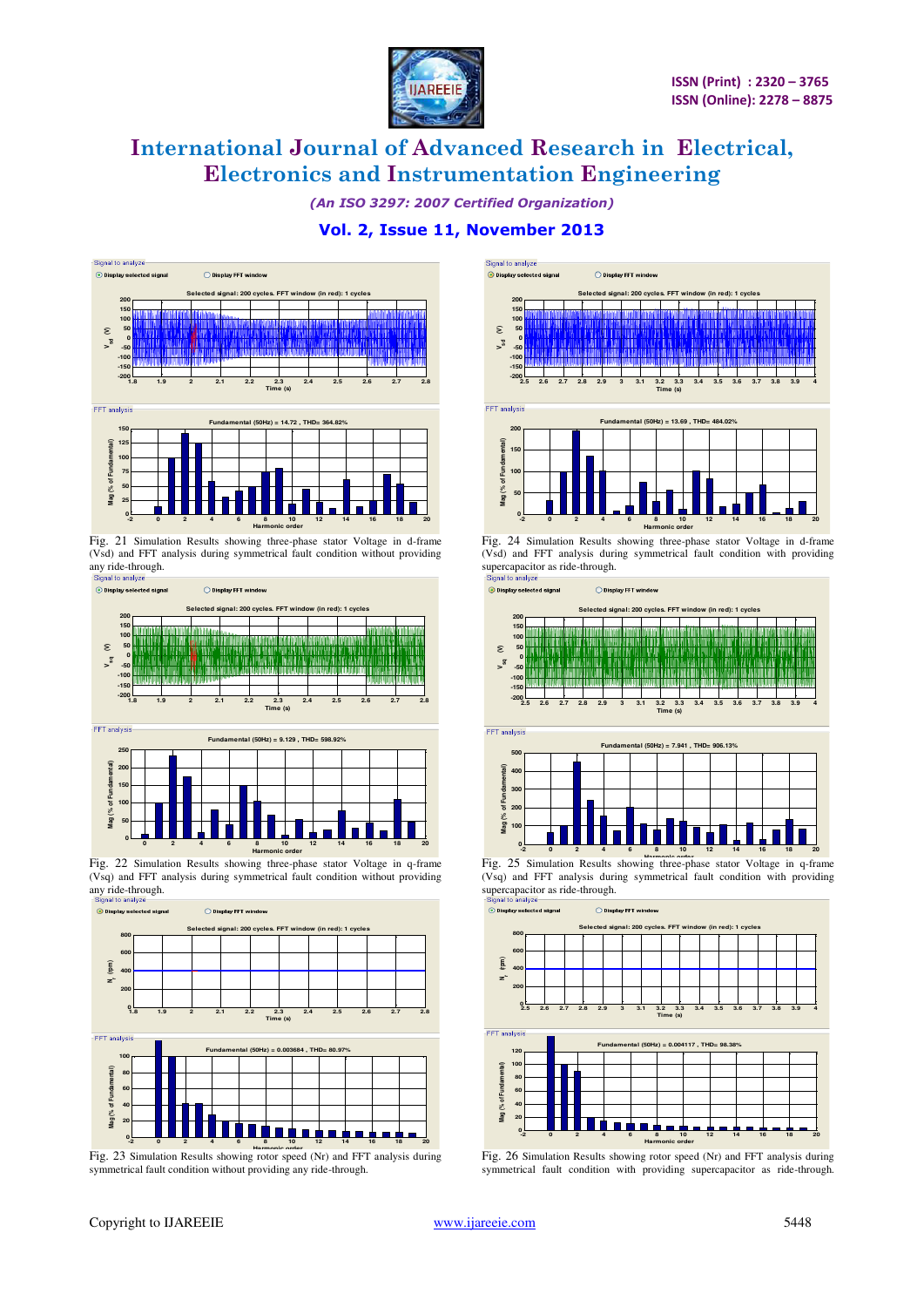![](_page_7_Picture_0.jpeg)

*(An ISO 3297: 2007 Certified Organization)* 

### **Vol. 2, Issue 11, November 2013**

![](_page_7_Figure_5.jpeg)

Fig. 27 Simulation Results showing Electromagnetic Torque (Tem) and FFT analysis during symmetrical fault condition without providing any ride-through.

![](_page_7_Figure_7.jpeg)

Fig. 28 Simulation Results showing DC-Link Voltage (Vdc) and FFT analysis during symmetrical fault condition without providing any ride-through.

![](_page_7_Figure_9.jpeg)

Fig. 29 Simulation Results showing Electromagnetic Torque (Tem) and FFT analysis during symmetrical fault condition with providing supercapacitor as ride-through.

![](_page_7_Figure_11.jpeg)

![](_page_7_Figure_12.jpeg)

Fig. 30 Simulation Results showing DC-Link Voltage (Vdc) and FFT analysis **Harmonic order** during symmetrical fault condition with providing supercapacitor as ridethrough.

#### VI. CONCLUSION

The proposed topology is capable of providing ride- through during both symmetrical and unsymmetrical voltage sags and also reduction in total harmonic distortion (THD) . The effectiveness of the proposed topology has been verified by means of simulations based on MATLAB results. From these results it is clear that the supercapacitor's dynamic response is fast enough to respond to the load transient requirements and avoid the affects of the various power quality disturbances on the adjustable speed drives. The boost converter along with supercapacitor as an energy storage device maintains the DC-Link voltage thereby reduces the input inrush current. The main emphasis of this paper is that, the supercapacitor as an energy storage device may be employed during symmetrical fault condition so as to avoid the